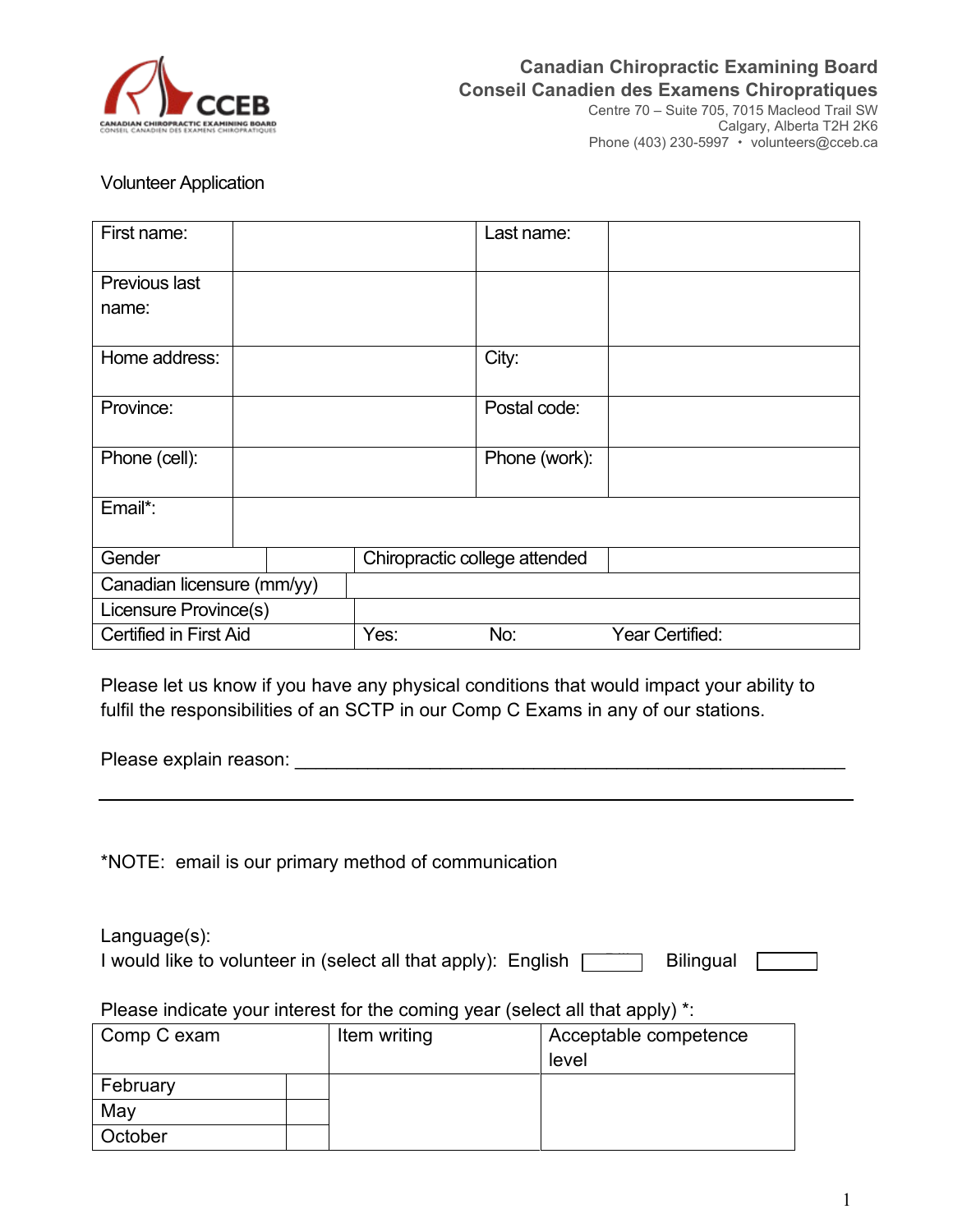

Calgary, Alberta T2H 2K6 Phone (403) 230-5997 volunteers@cceb.ca

\*note: we use various different criteria to select volunteers and can not guarantee you will be selected.

\_\_\_\_\_\_\_\_\_\_\_\_\_\_\_\_\_\_\_\_\_\_\_\_\_\_\_\_\_\_\_\_\_\_\_\_\_\_\_\_\_\_\_\_\_\_\_\_\_\_\_\_\_\_\_\_\_\_\_\_\_\_\_\_\_\_\_\_\_\_\_\_ \_\_\_\_\_\_\_\_\_\_\_\_\_\_\_\_\_\_\_\_\_\_\_\_\_\_\_\_\_\_\_\_\_\_\_\_\_\_\_\_\_\_\_\_\_\_\_\_\_\_\_\_\_\_\_\_\_\_\_\_\_\_\_\_\_\_\_\_\_\_\_\_ \_\_\_\_\_\_\_\_\_\_\_\_\_\_\_\_\_\_\_\_\_\_\_\_\_\_\_\_\_\_\_\_\_\_\_\_\_\_\_\_\_\_\_\_\_\_\_\_\_\_\_\_\_\_\_\_\_\_\_\_\_\_\_\_\_\_\_\_\_\_\_\_ \_\_\_\_\_\_\_\_\_\_\_\_\_\_\_\_\_\_\_\_\_\_\_\_\_\_\_\_\_\_\_\_\_\_\_\_\_\_\_\_\_\_\_\_\_\_\_\_\_\_\_\_\_\_\_\_\_\_\_\_\_\_\_\_\_\_\_\_\_\_\_\_

\_\_\_\_\_\_\_\_\_\_\_\_\_\_\_\_\_\_\_\_\_\_\_\_\_\_\_\_\_\_\_\_\_\_\_\_\_\_\_\_\_\_\_\_\_\_\_\_\_\_\_\_\_\_\_\_\_\_\_\_\_\_\_\_\_\_\_\_\_\_\_\_ \_\_\_\_\_\_\_\_\_\_\_\_\_\_\_\_\_\_\_\_\_\_\_\_\_\_\_\_\_\_\_\_\_\_\_\_\_\_\_\_\_\_\_\_\_\_\_\_\_\_\_\_\_\_\_\_\_\_\_\_\_\_\_\_\_\_\_\_\_\_\_\_ \_\_\_\_\_\_\_\_\_\_\_\_\_\_\_\_\_\_\_\_\_\_\_\_\_\_\_\_\_\_\_\_\_\_\_\_\_\_\_\_\_\_\_\_\_\_\_\_\_\_\_\_\_\_\_\_\_\_\_\_\_\_\_\_\_\_\_\_\_\_\_

I am interested in becoming a governor for the CCEB? (If YES please explain why use additional space if required):

Any additional comments:

## **DISCLOSURES**

Please initial all that apply:

| <b>Initial</b> | <b>Disclosures &amp; Statement of Good Standing</b>                                                                                                                                                                          |
|----------------|------------------------------------------------------------------------------------------------------------------------------------------------------------------------------------------------------------------------------|
|                | I am a member in good standing of the provincial licensing body(ies) listed herein<br>and have no outstanding issues or disciplinary matters pending.                                                                        |
|                | I have not participated in any examination preparatory course in the last five (5)<br>years.                                                                                                                                 |
|                | I am not a member of the faculty, administration or Board of Directors of a<br>chiropractic educational institution.                                                                                                         |
|                | To my knowledge, I have no relationship, of any kind, with any candidate being<br>examined within 24 months of signing this disclosure. I shall disclose immediately<br>to CCEB staff any relationship as it may arise.      |
|                | There are no impediments of a physical or mental nature which restrict me from<br>carrying out my responsibilities.                                                                                                          |
|                | I have read, understood, acknowledge and agree to adhere to the CCEB<br>statement of confidentiality.                                                                                                                        |
|                | I have read, understood, acknowledge and agree to adhere to the CCEB expense<br>policy.                                                                                                                                      |
|                | I have read, understood, acknowledge and agree to adhere to the CCEB code of<br>conduct.                                                                                                                                     |
|                | I acknowledge that CCEB volunteers are not compensated, excepting expenses,<br>as outlined in the expense policy.                                                                                                            |
|                | I acknowledge that the CCEB uses technology, both audio and video, in support<br>of quality assurance, validity, and transparency in the examination process and<br>consent that I may be remotely observed and/or recorded. |
|                | Optional:<br>I acknowledge that the CCEB may take photographs of volunteers in the course                                                                                                                                    |